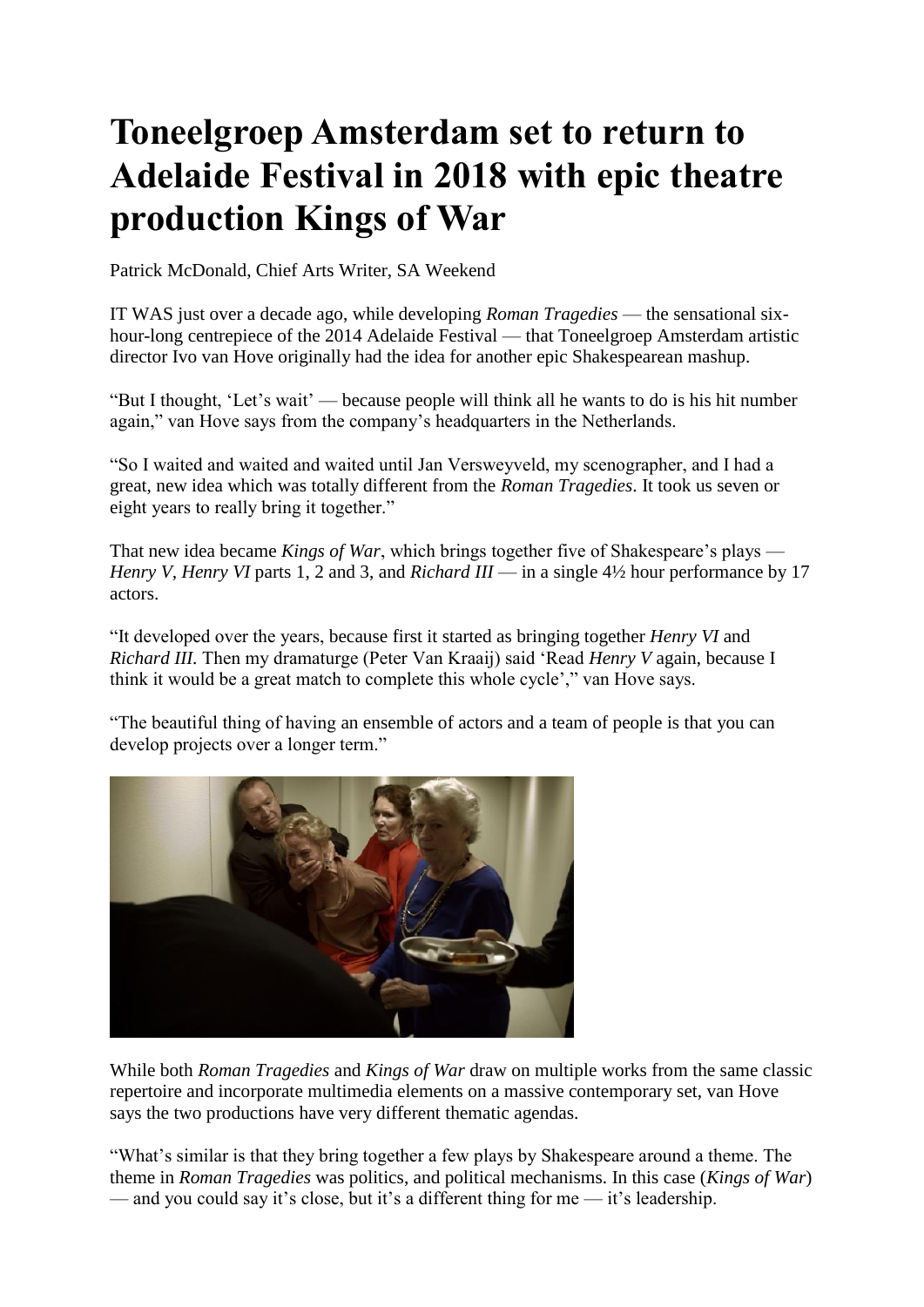"What makes a good leader and what makes a leader not-so-good, or actually bad? What I like in these plays by Shakespeare is that he confronts every one of them with the most extreme challenge a leader can have, and that's whether to go to war or not.

"Going to war means that you can win a war, but you can also lose a war. When you lose a war, the people of your country will hate you, because there will be a lot of sacrifices. But even if you win a war, there is a lot of sacrifice. The war wounds are always there."



The different monarchs' approaches to war reflect their qualities as leaders, says van Hove, who began staging his own productions in 1981, won acclaim for his radical off-Broadway reinterpretations of classics like *A Streetcar Named Desire* and *Hedda Gabler* in the 1990s, and has been director of Toneelgroep Amsterdam since 2001.

"*Henry V* wins an international war, between France and England. *Henry VI* deals with an internal war; it's more of a civil war. Then *Richard III* — who has no war at hand — creates a war, because he doesn't know what else to do," van Hove says.

The work even includes a short opening excerpt from another of Shakespeare's historical plays, *Henry IV*, to set the scene.

"It begins when Henry IV has died, and his youngest son becomes the king. Then we see Henry V as a young student almost, a partygoer, not a serious young man at all.

"I wanted to start there because it established the character that becomes Henry V. You see the birth of a great leader, step by step by step, from somebody you meet in the first scene who you think could never be in charge of a country. He turns out to be the best leader out of all three of them."

Stylistically and theatrically, van Hove says *Kings of War* is also "totally different" to *Roman Tragedies.*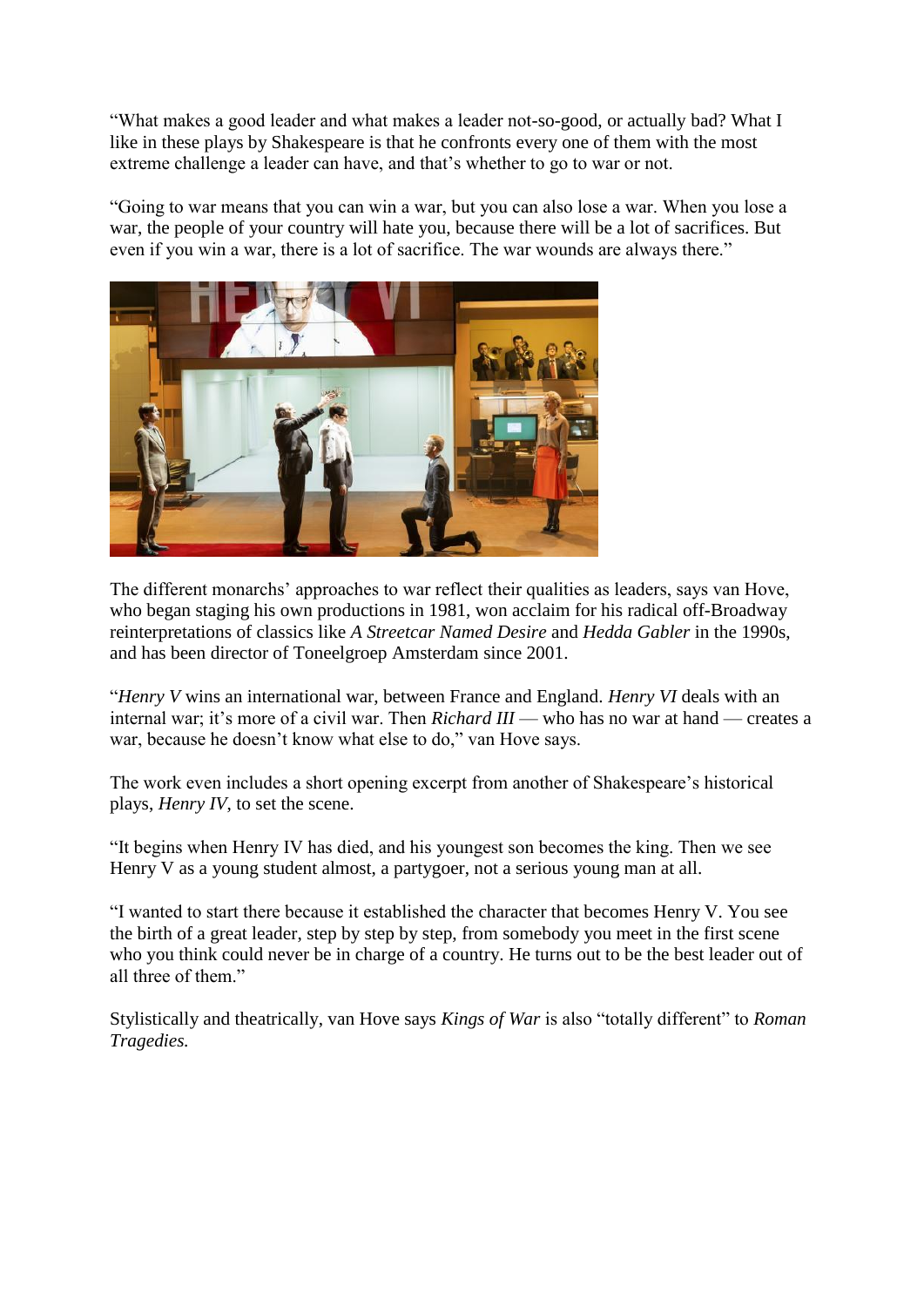

"You (the audience) don't get on stage — there's no bars on stage, no food on stage, you just sit in the auditorium."

The action is set primarily inside a bunker-like War Room, modelled on the one Churchill had in London during WWII, complete with a bed. Van Hove says war today is further complicated by a lack of clarity over when conflicts began and end, why they are being fought and, in some cases, even who the enemy is.

"Not one leader goes to the battlefield to fight with a sword anymore — they sit in rooms, most of the time thousands of kilometres away from the battlefield," he says.

"What's the battlefield? We don't know anymore — we see it on the TV images, we see it from far above on a radar system, we see a cloud and then we hear that 30 people were killed."

AROUND and behind the bunker set, out of view of the audience, are a series of interconnected hallways and rooms where cameras follow the protagonists, filming their performances and projecting them on a screen overhead.

The production's use of video takes inspiration from the behind-the-scenes political dealings of TV shows like *House of Cards* and *The West Wing*.

"We have used a very particular way of filming — filming in the corridors of power, you could say," van Hove explains. "They are things that you could not see with your bare eye on stage … people who make deals in the corridors. We have some very surprising images that we create there — I cannot talk too much about it, because it's one of the surprises. I developed my own way of using video, so it's always a mixture of things that are live and a little bit faked. It's like a magic thing happening behind the stage."

*Roman Tragedies* composer Eric Sleichim has once again created the score but this time *Kings of War features* live brass musicians — and a countertenor singing — instead of percussionists.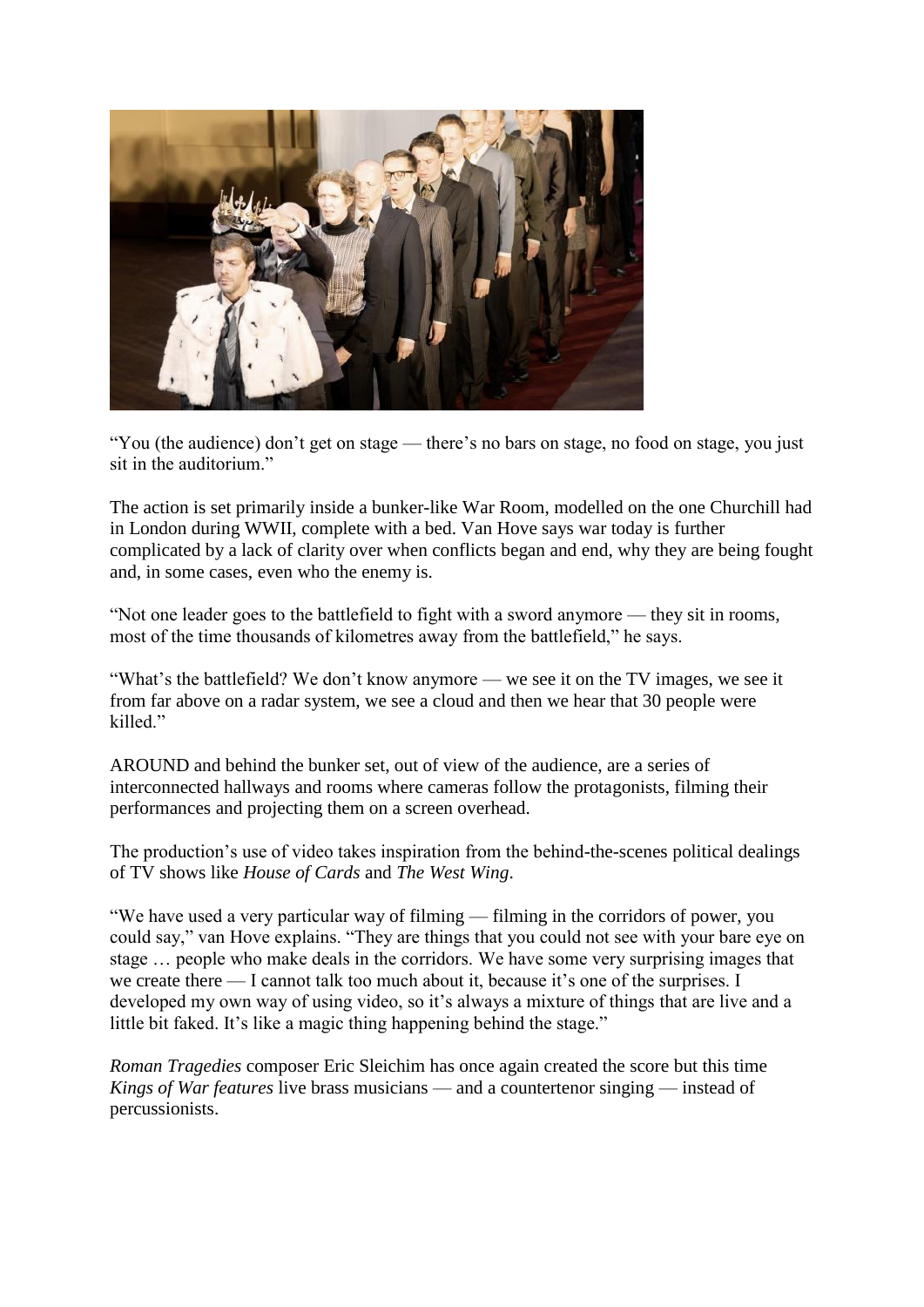

Belgian-born van Hove says he couldn't have imagined the world's current political climate, the rise of right-wing hate groups, the possibility of a Trump presidency or the threat of nuclear destruction from despots like North Korea's Kim Jong-un, when the company set out to make *Kings of War.* "That's the amazing power of the theatre. We created the production in May 2015, in Vienna, and then it came to Amsterdam. Trump was not there — he was just a businessman. When we went to New York, a year ago, it was the weekend of election day. *The New York* press wrote a wonderful review about it, that this was the first production of the Trump era. References to Trump and Richard III were enclosed in every review.

"That's the huge, masterful power of Shakespeare. It reflects whatever time you live in. It reflects the worries and the anxieties and the desires of people at the time."

Van Hove is also no stranger to tackling the big themes on stage — perhaps most personally when, immediately after *Kings of War,* he collaborated with David Bowie on the musical *Lazarus.*

"It was a huge challenge," he says. "I'd done only one musical event, in a very new version and, of course, I'd done a lot of opera. So I knew how to bring a song, or an aria, on stage. The scary thing was, of course, that David Bowie had this whole context around him … his music you almost cannot separate from the images that you see with them. When you hear his songs, you see the videos."

Even Bowie's elaborate suits and costumes were extensions of what he was trying to express in song, van Hove says.

"He never was like himself on stage, he always played the character. But that made me think … if he could only express himself as an actor, then he could give his most personal statements in his songs. By hiding, he could be himself. That grew stronger when I really got to know him.

"That's what an actor does all the time. When Hans Kesting plays Richard III (in *Kings of War*) … he also expresses himself. He is not playing Richard III, he *is* Richard III."

Van Hove said he decided to make no reference to Bowie's previous guises or visuals in *Lazarus,* inspired by Walter Tevis's novel *The Man Who Fell to Earth*, the 1976 film adaptation of which starred the singer as an alien called Thomas Jerome Newton.

"It allowed us to find our own way — he didn't expect it to be a David Bowie show — it was a David Bowie, (playwright) Enda Walsh and Ivo van Hove show, and that's what he respectfully allowed us to do."